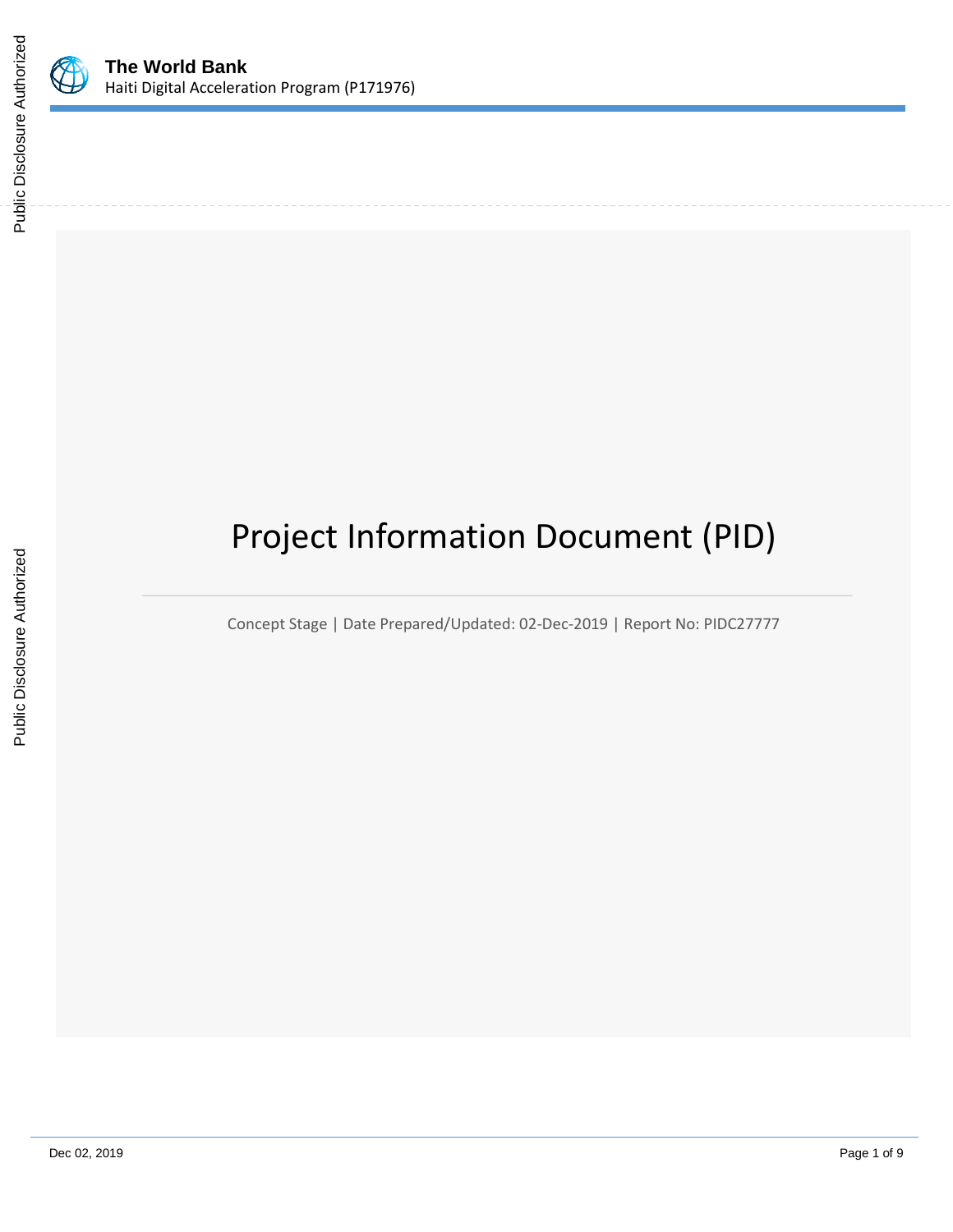

## **BASIC INFORMATION**

## **A. Basic Project Data**

| Country<br>Haiti                                                   | Project ID<br>P171976                                             | Parent Project ID (if any)                                                                      | Project Name<br>Haiti Digital<br><b>Acceleration Program</b><br>(P171976) |
|--------------------------------------------------------------------|-------------------------------------------------------------------|-------------------------------------------------------------------------------------------------|---------------------------------------------------------------------------|
| Region<br>LATIN AMERICA AND<br>CARIBBEAN                           | <b>Estimated Appraisal Date</b><br>May 11, 2020                   | <b>Estimated Board Date</b><br>Jul 23, 2020                                                     | Practice Area (Lead)<br>Digital Development                               |
| <b>Financing Instrument</b><br><b>Investment Project Financing</b> | Borrower(s)<br>Ministère de l'Economie et<br>des Finances d'Haïti | <b>Implementing Agency</b><br>Ministère des Travaux<br>Publics, Transports et<br>Communications |                                                                           |

**Proposed Development Objective(s)** 

The Project Development Objectives are to expand access, increase quality and reduce cost of high-speed internet and digital services, and lay the foundation of the enabling environment for digital technology adoption.

## **PROJECT FINANCING DATA (US\$, Millions)**

#### **SUMMARY**

| <b>Total Project Cost</b> | 60.00 |
|---------------------------|-------|
| <b>Total Financing</b>    | 60.00 |
| of which IBRD/IDA         | 60.00 |
| <b>Financing Gap</b>      | 0.00  |

## DETAILS

#### **World Bank Group Financing**

| International Development Association (IDA) | 60.00 |
|---------------------------------------------|-------|
| <b>IDA Grant</b>                            | 60.00 |

Environmental and Social Risk Classification **Concept Review Decision**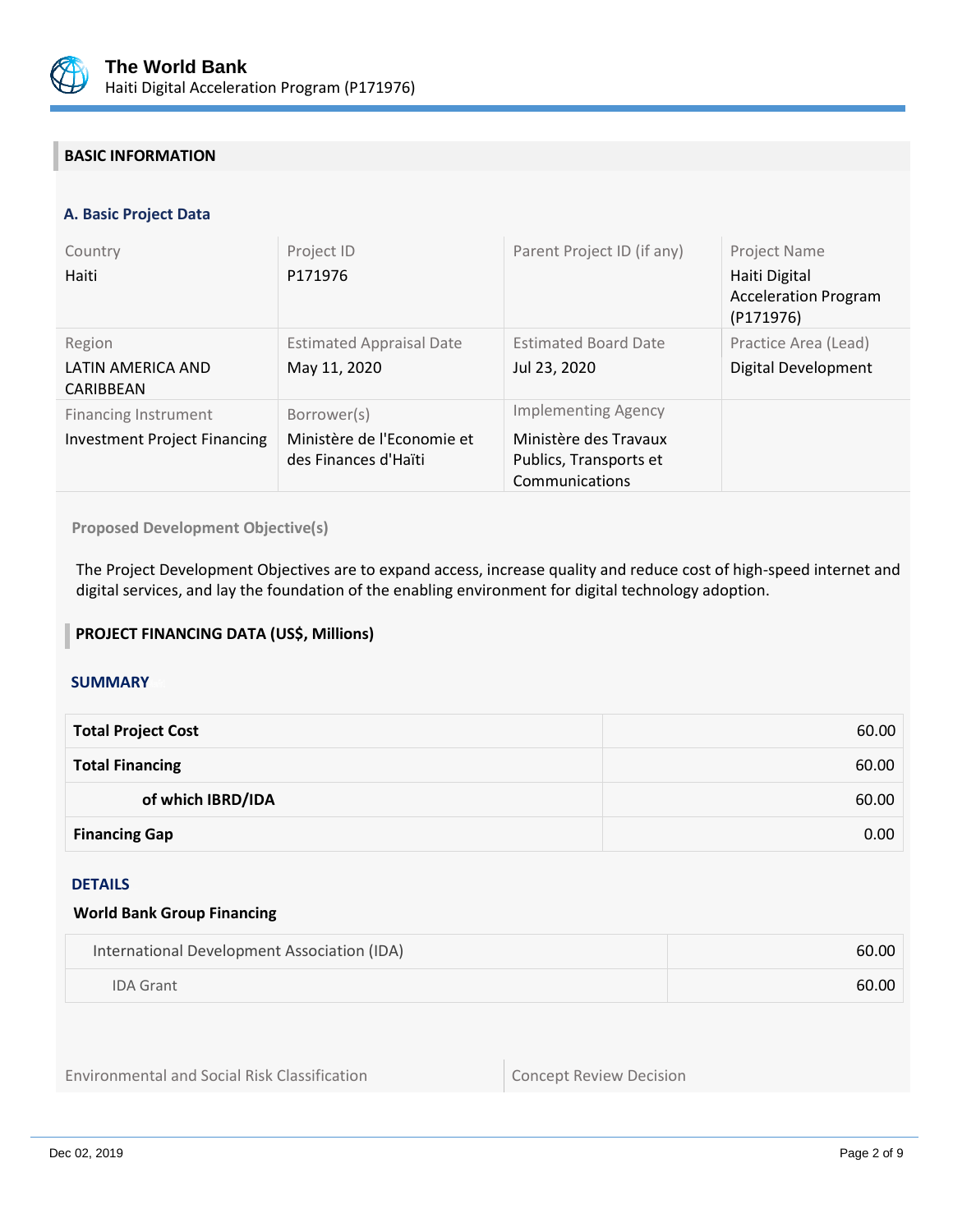

Substantial Track II-The review did authorize the preparation to continue

Other Decision (as needed)

#### **B. Introduction and Context**

#### Country Context

**Haiti is a low-income country and one of the poorest countries in the Region.** Political instability and climate disasters are contributing to slow development and weak institutions. Haiti's population is around 10.9 million which make it the third most populated country in the Caribbean. Based on the most recent household survey (2012), over 6 million Haitians lived below the poverty line (less than US\$2.41 per day), and more than 2.5 million lived below the extreme poverty line (US\$1.23 per day). The low earning power of the population affects people's ability to pay even for essential services, rendering the cheapest communications services not affordable for almost half of the population.

**Haiti is also highly vulnerable to natural disasters, mainly hurricanes, floods and earthquakes**. In the past decade, natural disasters devasted the country, weakening its economy and destroying its infrastructure. Climate change exacerbates these risks. To address these climatic hazards, the country has continued to build resilience with the support of its partners, including the World Bank. Physical infrastructure for communications was strongly hit, along with more than 500 schools, and many hospitals. Telecommunications connectivity is crucial in times of disaster, but at the same time itself prone to destruction and damage. Strengthening the resilience of the connectivity networks, along with putting in place a strategy for communications under disaster is critical for the disaster risk management and climate change adaptation of Haiti. Use of technology was proven to be a determinant factor for disaster and climate resilience by helping to warn the population and increasing the efficiency of interventions of first responders.

**Improving broadband connectivity paves the way for an inclusive digital economy in Haiti which could strengthen the services sector, provide economic opportunities for lagging regions and the youth and accelerate growth.** Developing the digital infrastructure and backbone allows the Haitian population to enjoy the advantages of a digital economy. Research shows that the arrival of submarine cables in 8 African countries is tied to a 4% to 10% rise in employment in those countries<sup>1</sup>. Improving connectivity has a great potential in diversifying the economy, building a competitive services sector and strengthening the public services, all of which are critical for Haiti's path towards an inclusive and sustainable economy. High-speed Internet encourages the expansion of companies in information technology heavy sectors like finance and increases the productivity of manufacturing firms. By improving connectivity, Haiti could also attract more investors and be better connected to the world economy.

**Access to mobile broadband is limited to roughly half of the population.** Two main mobile operators and one Internet Service Provider provide communications services in Haiti. Digicel and Natcom (Viettel) have 70% and 30% mobile market share respectively. Both provide 3G services with around 85% population coverage, while 4G has only been recently launched. Whereas there is a high level of coverage, access to services is limited to major cities and broadband quality is

<sup>&</sup>lt;sup>1</sup> Source: Published in the flagship journal for economics, the AER, in March 2019: Hjort, Jonas, and Jonas Poulsen. 2019. "The Arrival of Fast Internet and Employment in Africa." American Economic Review, 109 (3): 1032-79.

[https://www.aeaweb.org/articles?id=10.1257/aer.20161385.](https://www.aeaweb.org/articles?id=10.1257/aer.20161385) The research exploits the gradual arrival of submarine Internet cables on the coast and uses robust difference-in-differences estimates from 3 datasets, covering 12 countries. The effect was true for both educated and less educated worker groups—with little or no job displacement – but more so for more educated groups.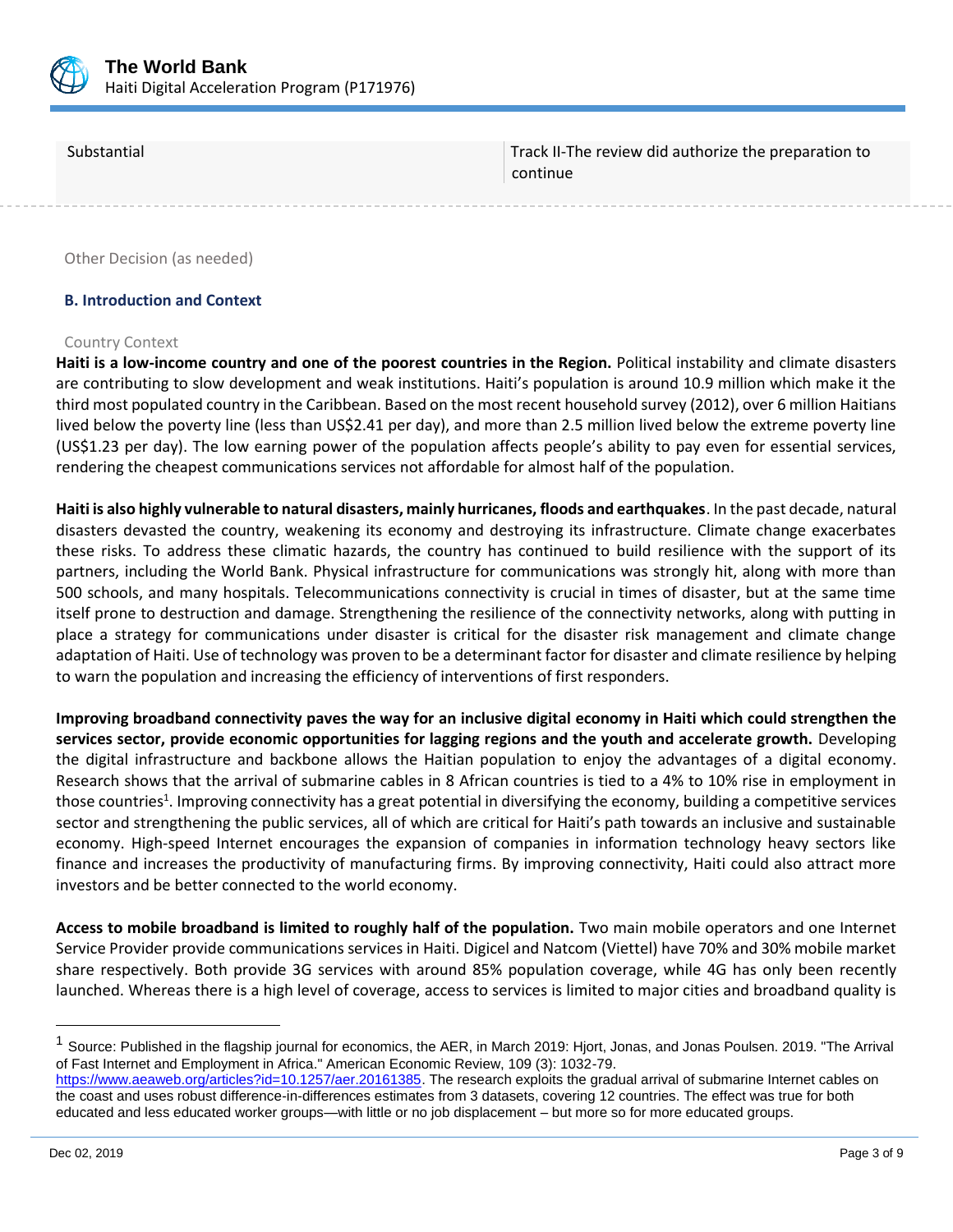

a major concern. According to the GSMA, only 56% of the Haitian population had a mobile-cellular subscription in 2019, far below the regional average of 106%<sup>2</sup>, and only 30% had mobile internet subscriptions. Access to fixed broadband is very low and reached only 0.3% of the population in 2018.

**Haiti's Internet bandwidth is much lower than in other Caribbean countries.** Haiti and Dominican Republic together account for 48% of the Caribbean population. A study by Google<sup>3</sup> in the aftermath of the 2010 earthquake shows that the Dominican Republic has 35 times the bandwidth of Haiti. At about 0.5% penetration, Haiti's fixed-line tele-density is amongst the lowest in the world, partly as a result of the damage resulting from hurricanes and the 2010 earthquake. The study recommends that a long-term infrastructure strategy that links to submarine cables in the region is critical to improve mobile broadband penetration levels.

**The affordability**<sup>4</sup> **of internet and mobile services are one of the major barriers for Haitians to connectivity.** The high cost of infrastructure deployment (CAPEX and OPEX) are some of the main drivers of these high prices. The vulnerability of the island to climate risks, including landslides and hurricanes, complicated geography as well as cost of fuel and energy, imposes high costs of maintenance to the telecommunication companies. One of the main issues is the lack of a reliable power supply and roads that are reliable and that reach the whole country. Additionally, the market structure and the need for more competition are also factors affecting affordability of Internet and mobile services in Haiti.

**Haiti is lagging the region on all foundational elements of the digital economy, including its sector and regulatory framework.** The legal and regulatory framework governing the sector in Haiti is outdated and weak. The main legal texts and laws date back to the 1970s, including the Telecom Act of 1977. The latest legal text "Loi Organique du Conatel" defining the governance and powers of the regulator was adopted in 1987. Despite many efforts during the past two decades, the legal framework and general policies of the sector have not been modernized. Thus, there is no clear vision for the development of the sector, and the legal framework is not at par with today's market needs and technological advancement. On digital platforms dimension, a key aspect to improve service delivery and reap digital dividends, Haiti is also lagging, with no digital agenda and ranking poorly on the UN e-Government index<sup>5</sup>, and similarly it is lagging on the cybersecurity pillar according to the ITU index $6$ .

## Relationship to CPF

The proposed project is aligned with Haiti's Country Partnership Framework. The CPF<sup>7</sup> identifies opportunities for the country to address its development challenges. Specifically, the project aligns with the following priority areas of focus:

- **Area of Focus #1- Inclusive growth:** The project provides high speed connectivity to areas that are lagging, reduces the cost of broadband so it is affordable to the poorest and builds the capacity of the coastal cities to enhance their income opportunities.
- **Area of Focus #2 – Strengthen and harness human capital:** The project aims to build digital skills and support digitalization of access to finance, health and education services through digital technologies.

<sup>2</sup> Source: GSMA intelligence, and ITU, 2017

<sup>3</sup> https://www.google.org/docs/Haiti.pdf

<sup>&</sup>lt;sup>4</sup> Fixed broadband basket % GNI is 155% and the cheapest monthly plan with Digicel is 500 HTG for 3GB equivalent to 11.7% of GNI per capita

<sup>&</sup>lt;sup>5</sup> UN e-Gov index:<https://publicadministration.un.org/egovkb/en-us/Data-Center>

<sup>&</sup>lt;sup>6</sup> ITU Cybersecurity Index: <u>https://www.itu.int/dms\_pub/itu-d/opb/str/D-STR-GCI.01-2018-PDF-E.pdf</u>

<sup>7</sup> [http://documents.worldbank.org/curated/en/673911467986337757/pdf/98132-CPS-IDA-R2015-0243-IFC-R2015-0256-MIGA-R2015-0076-](http://documents.worldbank.org/curated/en/673911467986337757/pdf/98132-CPS-IDA-R2015-0243-IFC-R2015-0256-MIGA-R2015-0076-Box393199B-OUO-9.pdf) [Box393199B-OUO-9.pdf](http://documents.worldbank.org/curated/en/673911467986337757/pdf/98132-CPS-IDA-R2015-0243-IFC-R2015-0256-MIGA-R2015-0076-Box393199B-OUO-9.pdf)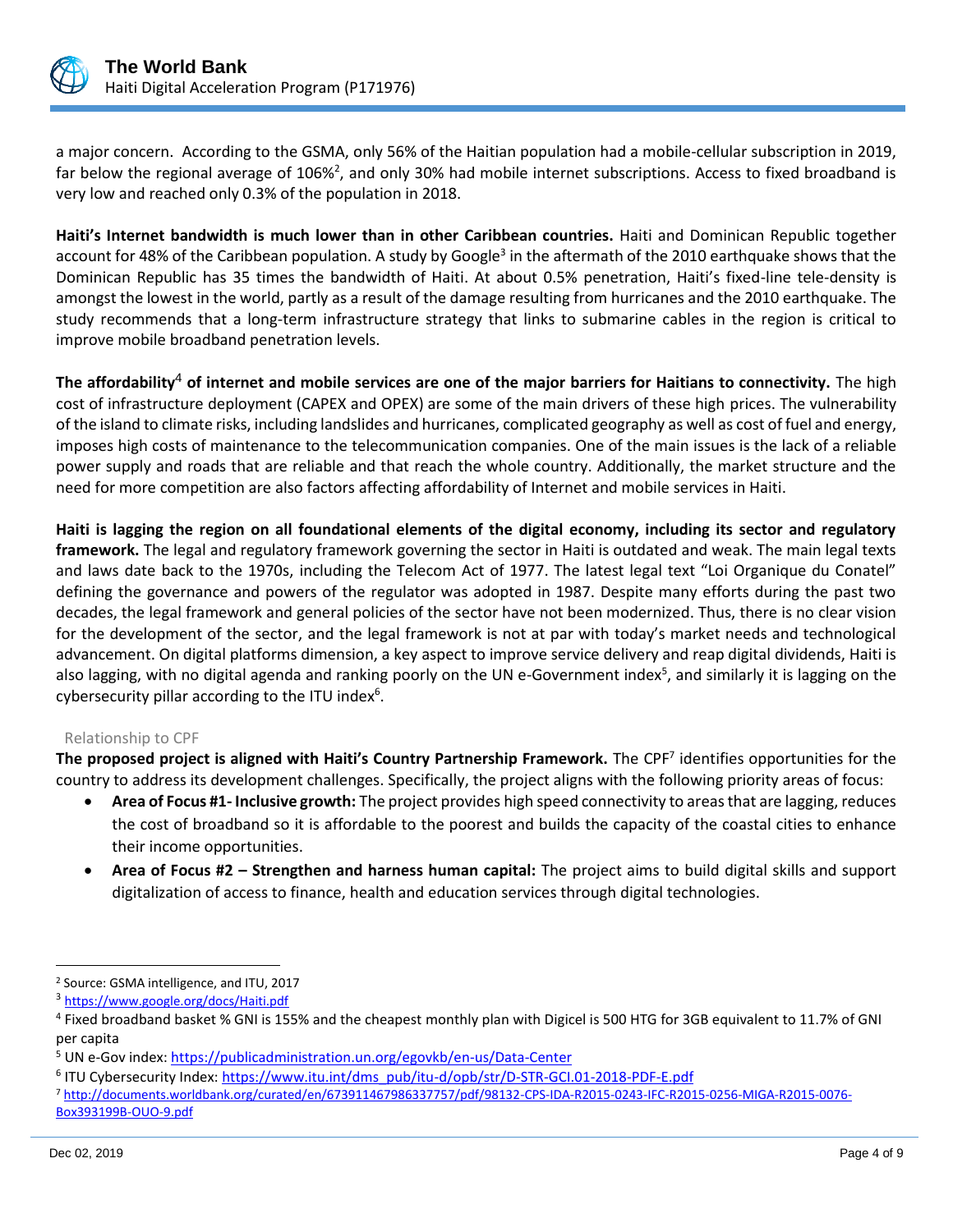

- **Area of Focus #3 – Build resilience:** The project supports development of the foundational elements of Haiti's digital economy, supporting economic diversification and building greater resilience of the economy. The project will also support physical resilience of connectivity networks to minimize impact and increase speed of recovery.
- **Cross cutting themes – Governance, Accountability, sustainability:** the project supports the foundational elements of governments digitization through connectivity to government buildings and capacity building.

#### **C. Proposed Development Objective(s)**

**The Project Development Objectives are to expand access, increase quality and reduce cost of high-speed internet and digital services, and lay the foundation of the enabling environment for digital technology adoption.**

Key Results (From PCN)

| <b>Outcome</b>                        | <b>Indicator (PDO-level)</b>                                                  |
|---------------------------------------|-------------------------------------------------------------------------------|
| Increased broadband internet adoption | Broadband penetration (fixed + mobile) <sup>8</sup> , including gender aspect |
| Increased use of digital services     | % of individuals accessing services digitally such as mobile money.           |
| Reduced the cost of broadband         | Mobile and fixed broadband prices as % of GNI per capita                      |
| <b>Improved digital skills</b>        | Number of individuals trained through (including gender aspect);              |
| Increase in private sector investment | Amount of private sector investment in the sector due to the project          |

## **D. Concept Description**

**The goal of the project is to improve access and affordability to broadband internet services, broadband being the foundation of foundations in the digital economy.** Overall, the project will help build the foundations for Haiti's digital economy while increasing the competitiveness of the private sector, contributing to the development of lagging cities and areas and bringing new job opportunities for the youth. There is a considerable need to develop broadband infrastructure, and the digital ecosystem in Haiti in general: development of the enabling environment for investment, usage of digital services, development of skills, and entrepreneurship. Engagement with Haiti on the digital economy will thus be a multistage approach, starting with the most pressing digital infrastructure priorities and the foundational elements of the digital economy.

**The priorities for digital infrastructure are to connect coastal cities with high speed broadband services, broadband being the foundation of foundations in the digital economy.** These priorities were discussed with the Government and various private and public stakeholders, who identified the coastal cities, where most of the Haitian population is concentrated, as one of the priority areas for improving access to broadband internet services. Currently these cities are connected through terrestrial backbone links (underground and aerial fiber, and microwave) to the capital Port-au-Prince. The capital is the center of service delivery of networks and where undersea cables linking Haiti to the global internet network is concentrated. However, this infrastructure is weak, prone to recurrent cuts and vandalism, and is very expensive to maintain.

**The Government has also raised the issue of the lack of connectivity at main government departments across the country, and at educational establishments and hospitals**. This project aims at servicing these end users to provide high speed connectivity to unconnected establishment including schools, hospitals and government departments. Health information systems can be supplemented by broadband connectivity for disease resilience. Rwanda<sup>9</sup> provides a good

<sup>8</sup> Delta between the baseline at preparation and then targets for each year

<sup>9</sup> https://www.msh.org/resources/electronic-infectious-disease-surveillance-and-response-eidsr-system-in-rwanda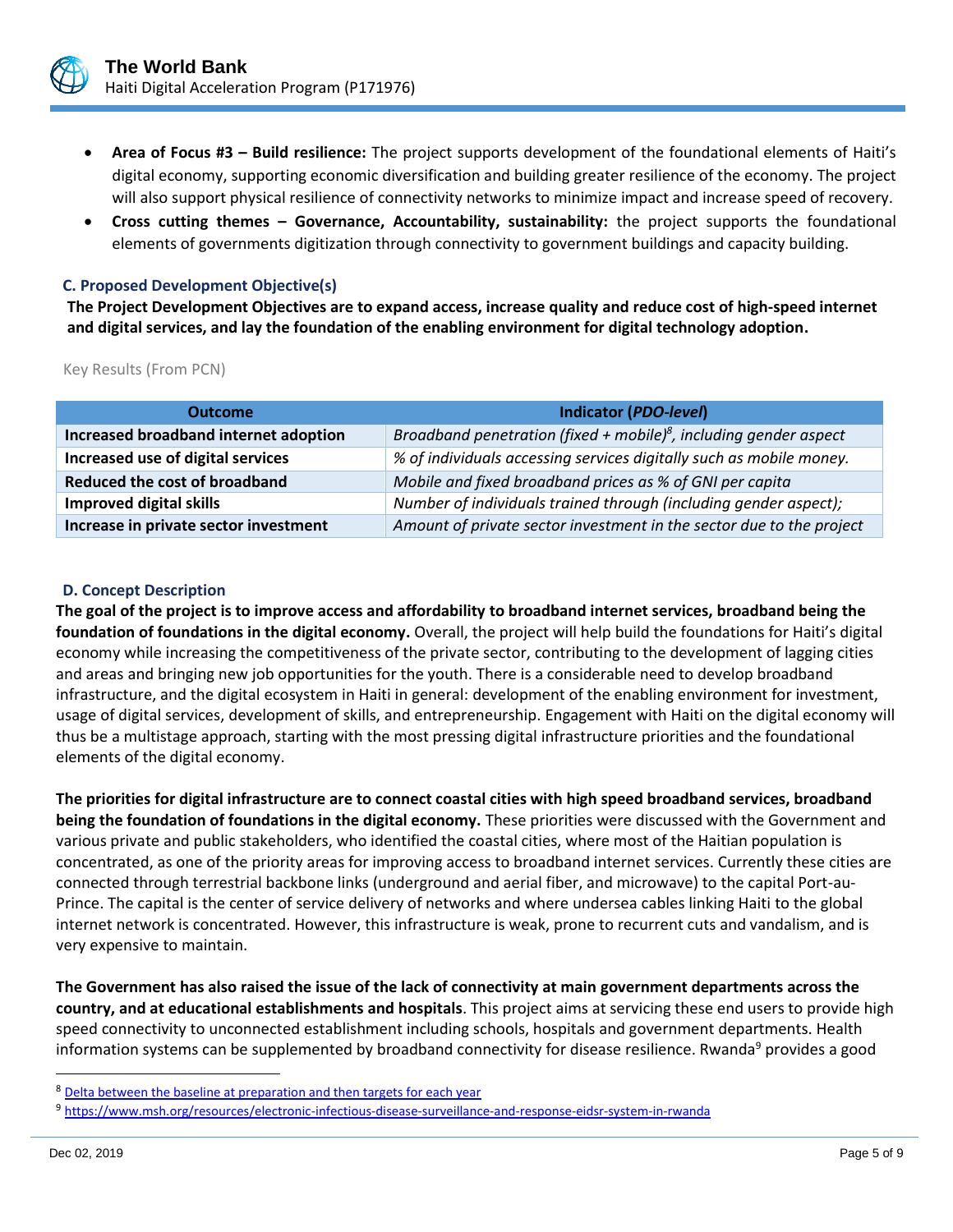

example of an electronic disease surveillance system that relies on broadband connections in remote health centers to detect malaria outbreaks. In Liberia<sup>10</sup>, the authorities are developing a project to connect health centers and provide high-speed internet access to enable telemedicine. The authorities seek to improve health management based on findings during the Ebola crisis where poor internet access and slow paper-based communications systems made it difficult to know how the epidemic was spreading or how to contain it.

**An undersea cable would provide better connectivity to the coastal cities.** A more efficient and sustainable way to connect the coastal cities is undersea cables linking the coastal cities in a loop. This network will directly impact the inhabitants of large and secondary coastal cities that are poorly connected, estimated at around 3 million inhabitants, about third of the Haitian population, in addition to the population in the capital Port-au-Prince. This network can:

- Connect lagging regions along the coast which have no connectivity so far
- Provide all cities and communities with a reliable and abundant access to broadband
- Reduce the cost of maintenance and thus reduce the price of internet connectivity to the end users.
- Connect main public service institutions to each other and to citizens
- Connect at a later stage the inland remote village population

## 1. Description

#### **In summary the proposed project components are:**

**Component 1: Enabling environment, digital services and skills for digital economy:** This component will include the review, consultation and advice on the sectoral ICT policy and the provision of best practices, the review and consultation on the legal, institutional and regulatory framework of the digital economy sector, and support the strengthening of cybersecurity framework and capacity building for public sector actors. This will help due diligence on the enabling environment for the other digital economy pillars, including digital finance. This component will also include the identification and support in the development of digital services and skills. The project will identify priority skills to help the uptake of broadband and of digital services as well as improve social inclusion and digital awareness particularly in the areas where new networks or services will be deployed. This includes skills and services for e-Government, mobile financial services, entrepreneurship among the other pillars of the digital economy. The component will focus on cross-cutting enablers of service delivery for government payment platforms and mobile authentication mechanism. The ability to pay digitally is a critical foundation for the digital economy and can have a big impact on downstream access rates. This is not only a compelling use case for the poor to pick up a mobile subscription, but it is also a critical enabler for accessing digital public services and participating in eCommerce, particularly among the most marginalized who may not have access to traditional banking services

Additionally, this component will seek to increase competition in the market through different methods that will be explored such as i) introducing a new license, ii) designing the bid for broadband connectivity in a way to maximize the chance of new entry (such as splitting backbone and last mile), and iii) incorporate best practice principles into the contract provisions. The component will also provide downstream support for the adoption of the enabling environment and strengthening the government's capacity for monitoring and compliance.

**Component 2: Broadband connectivity: This component will improve and expand high speed broadband connectivity to target beneficiaries in the main coastal cities of Haiti.** During preparation, the different options for delivering broadband networks will be evaluated and assessed based on the pros on cons that each option has on the market development, economic and financial feasibility, technical design, client implementation capacity, maximizing finance for development and private sector participation and impact on beneficiaries, and the overall

<sup>10</sup> https://www.iafrikan.com/2017/07/31/government-of-liberia-csquared-and-usaid-announce-connectivity-investments-for-liberia/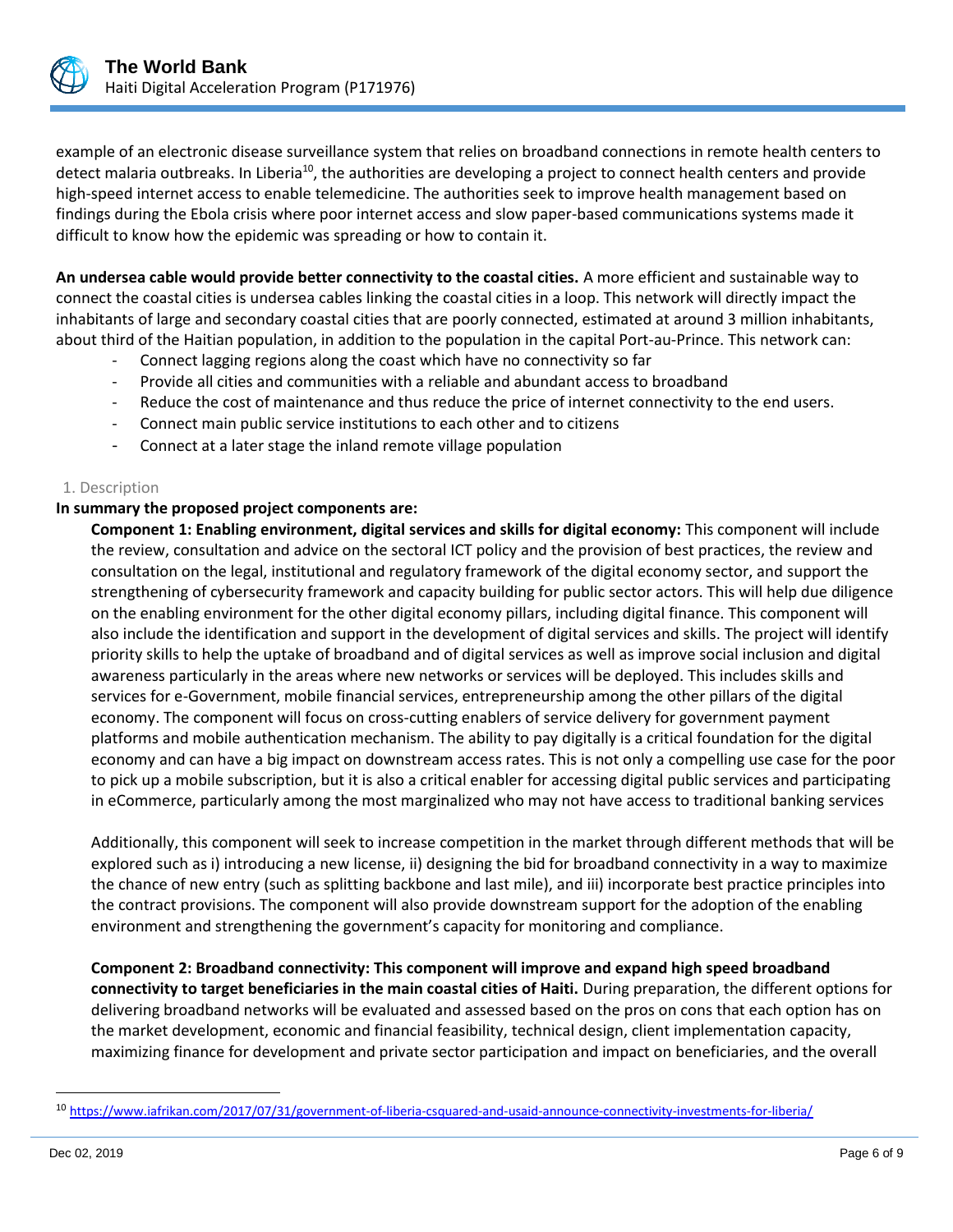

enabling environment for the digital economy. The preparation will also provide more details on the ultimate beneficiaries and strategies (and determining the number of people impacted which is around 3 million direct beneficiaries as per initial research). Additionally, action plans will need to be developed to mitigate risks of social exclusion and improve digital awareness.

**Component 3: Contingent Emergency Response (CERC):** This is an emergency component to anticipate needs in the event of natural disasters. The component will be triggered and disbursed in accordance with an Emergency Action Plan prepared by the Government and the CERC's implementation modalities.

**Component 4: Project management and implementation.** The project will be implemented by the Ministry in charge of Telecommunications and Transport (MTPTC) who is already hosting a project implementation unit in charge of implementing several World Bank projects, the UCE (Unité Centrale d'Exécution des Projets).

## 2. Overall Risk and Explanation

**The overall project risk has been identified as Substantial**, due to the fragile political and governance context, paired with the need to strengthen the implementation capacity of counterparts. Social unrest and macroeconomic situation can potentially affect implementation. The project aims to decreasing the cost of communications and facilitating the usage of digital services, and the implementation will require little ongoing maintenance and other institutional capability to continue delivering benefits. The project will minimize design complexity as much as possible and provide technical assistance to strengthen the operational capacity of public institutions. The project will mitigate fiduciary risks by using the already staffed and experienced PIU to implement the project. Based on the nature and scale of the proposed project activities, this operation entails substantial environmental and social risks. The project will invest in digital skills, capacity-building and accessibility measures to improve access to broadband services reduce barriers such as affordability, exclusion of certain segments of the population, and lack of digital awareness.

## **E. Economic Analysis**

## 1. Briefly describe the development impact in terms of expected benefits and costs

A detailed economic and financial analysis will be carried during project preparation.

- Provide reliable connectivity to major points and cities that act as a distribution point for high speed broadband services to inner and lagging areas
- Decrease in the CAPEX and OPEX for backbone and intercity connectivity which will have a considerable impact on the operational cost for operators and therefore the affordability of services.
- Directly impact at a minimum all coastal population (around 3 million) and at a maximum all population with an improved access to broadband services.

## 2. Rationale for public sector provisioning/financing, if applicable

**The cost of providing connectivity in all the targeted areas is above what private operators can finance alone.** The government intervention through this project will facilitate the consolidation of infrastructure, the expansion of networks, which will reduce the cost of investment and of maintenance, and thus increase the adoption and usage of broadband services.

#### 3. Value added of the Bank's support

**The development of digital infrastructure and the enabling foundations of the digital economy has been developed and tested through WBG programs in other regions, including in the Caribbean region.** This contrasts with the more siloed or smaller scale approaches supported by other institutions in this space that may not be able to bring together all sectors and arms of government necessary to achieve something bigger than the sum of its parts.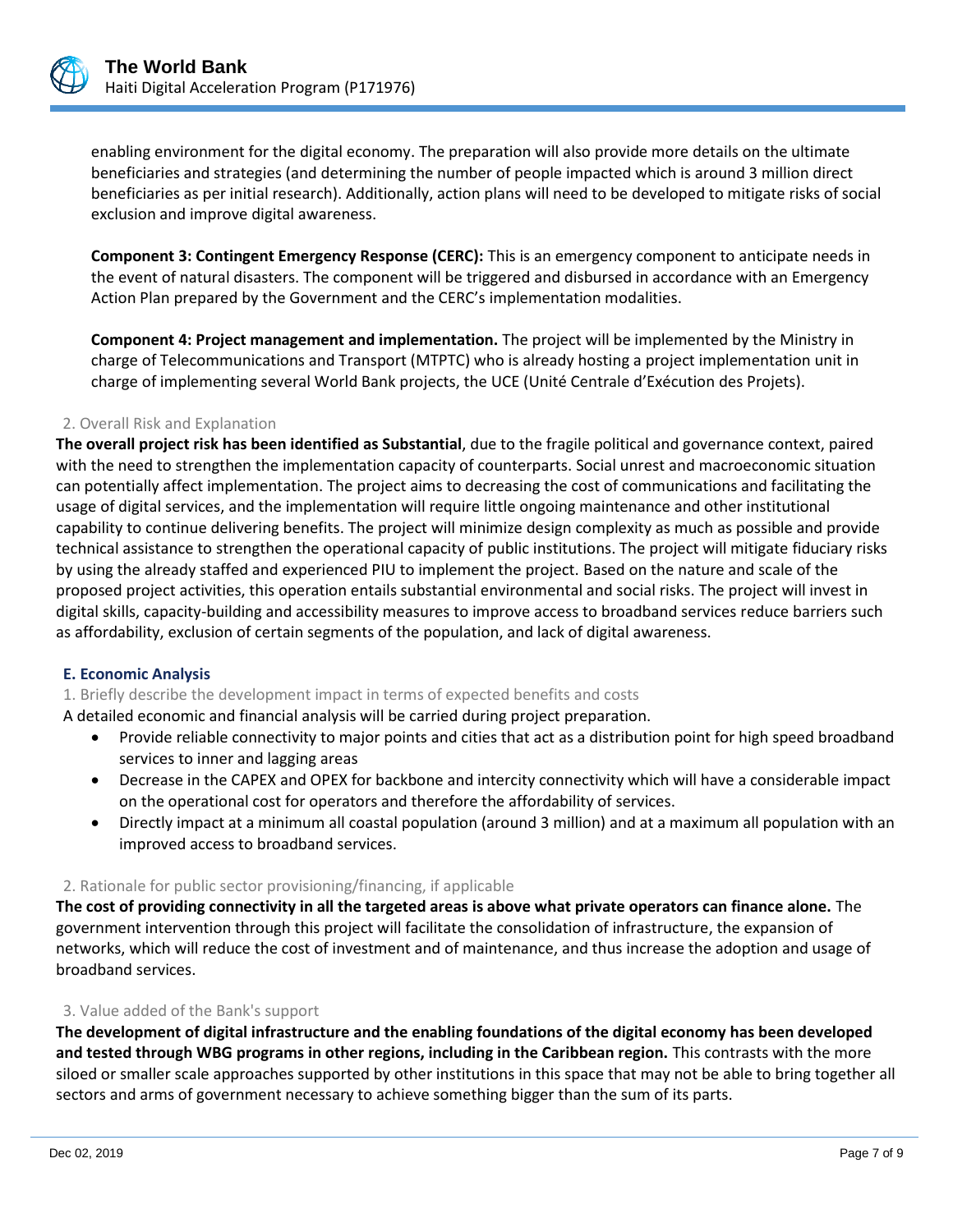

#### **F. Implementing Agency Assessment**

**The project implementation unit (PIU) will be hosted at the Ministry of Public Works and Communications building upon the existing PIU, MTPTC-UCE** (Unité Centrale d'Exécution des Projets) that has proven capable of preparing and implementing infrastructure operations in the sector. UCE has the required project coordination, fiduciary (procurement, financial management), monitoring and evaluation, and environmental and social safeguards expertise.

| Legal Operational Policies                  | Triggered? |
|---------------------------------------------|------------|
| Projects on International Waterways OP 7.50 | No.        |
| Projects in Disputed Areas OP 7.60          | No.        |

Summary of Screening of Environmental and Social Risks and Impacts

Environmental and Social risks and impact screening will be undertaken throughout preparation, taking into account initial risk and impacts identified in the ESRS as well as any other risk factors identified during the environmental and social assessment process. Environmental and Social risk is classified as Substantial, which may be revised once precise parameters of project interventions are known, taking into account contextual risk related to governance and institutional capacity in Haiti.

#### **CONTACT POINT**

#### **World Bank**

Axel Rifon Perez Young Professional

#### **Borrower/Client/Recipient**

Ministère de l'Economie et des Finances d'Haïti

#### **Implementing Agencies**

Ministère des Travaux Publics, Transports et Communications Robertson Léger UCE Project Coordinator rjleger@yahoo.fr